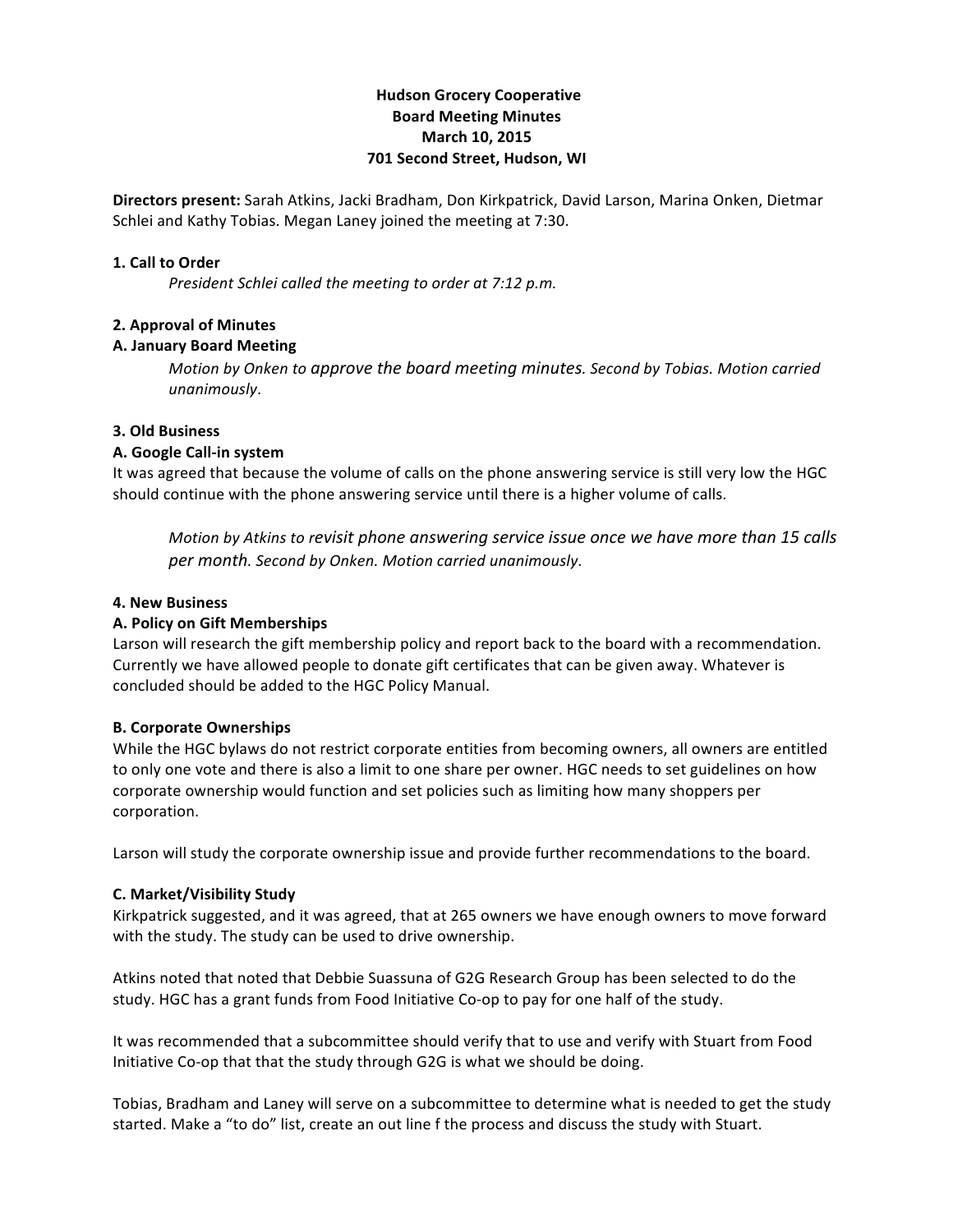## **D.!Website!Update**

Atkins noted has talked with Christi Gardenas from The Web Peeps and confirmed that the redesign of the HGC website info WordPress would include free hosting and unlimited emails.

Bradham noted that because of the functionality issues of The Web Peeps website, she, Sarah and Joel Skinner would like to discuss the HGC's website needs and provide some guidelines for Christi before she begins work on the HGC website.

*Motion by Atkins to accept the proposal to hire Christi Gardenas to redesign the HGC website at a)cost)of)\$399,)with consultation)from)Bradham,)Atkins and)Joel Skinner.)Second)by)Larson.) Motion carried unanimously.* 

## **E.!Marketing!Strategy/Approach**

Bradham presented a 2015 event calendar that outlines the events for the year. This is a working document and it will need updating as the year progresses and more details are known.

The next event is Spring Showcase on March 29<sup>th</sup>. Bradham will organize the event. Larson and Tobias may be available to work at the event.

Bradham presented a flyer for the upcoming May 5<sup>th</sup> Owner Drive Happy Hour event.

*Motion by Larson to approve the May 5<sup>th</sup> Owner Drive Happy Hour flyer. Second by Tobias. Motion carried unanimously.* 

## **5.!Board!Reports**

**A. President's Report –** Schlei reported on phone conversation with Hungry Turtle Farms Co-op and that they are interested in seeing how they and work with HGC. They are a potential supplier and can serve as a good resource for HGC.

**B. Vice President –** Tobias noted she will be attending the Chamber 101 and the future Chamber Simply Social events.

## **C.!Treasurer**

No treasures report at this time. Atkins noted HGC received a \$500 training grant. The board agreed that if board members are not available to attend training events, committee members should be encouraged to attend training events and report back to the board.

**D. Secretary - None.** 

## **E. Other Director's Report - None.**

## **4. Committee!Reports**

**A. Fundraising & Finance - None.** 

## **B.!Ownership &!Volunteer**

17 new HGC ownership applications were presented to the Board.

- 252 Dawn and Thomas Carlsgaard
- 253 Brooke Soldan
- 254 Jill Luepke
- 255 Emily Brooks and Kevin Sommers
- 256 Caroline and Bob Barker
- 257 Michelle and Einar Hanson